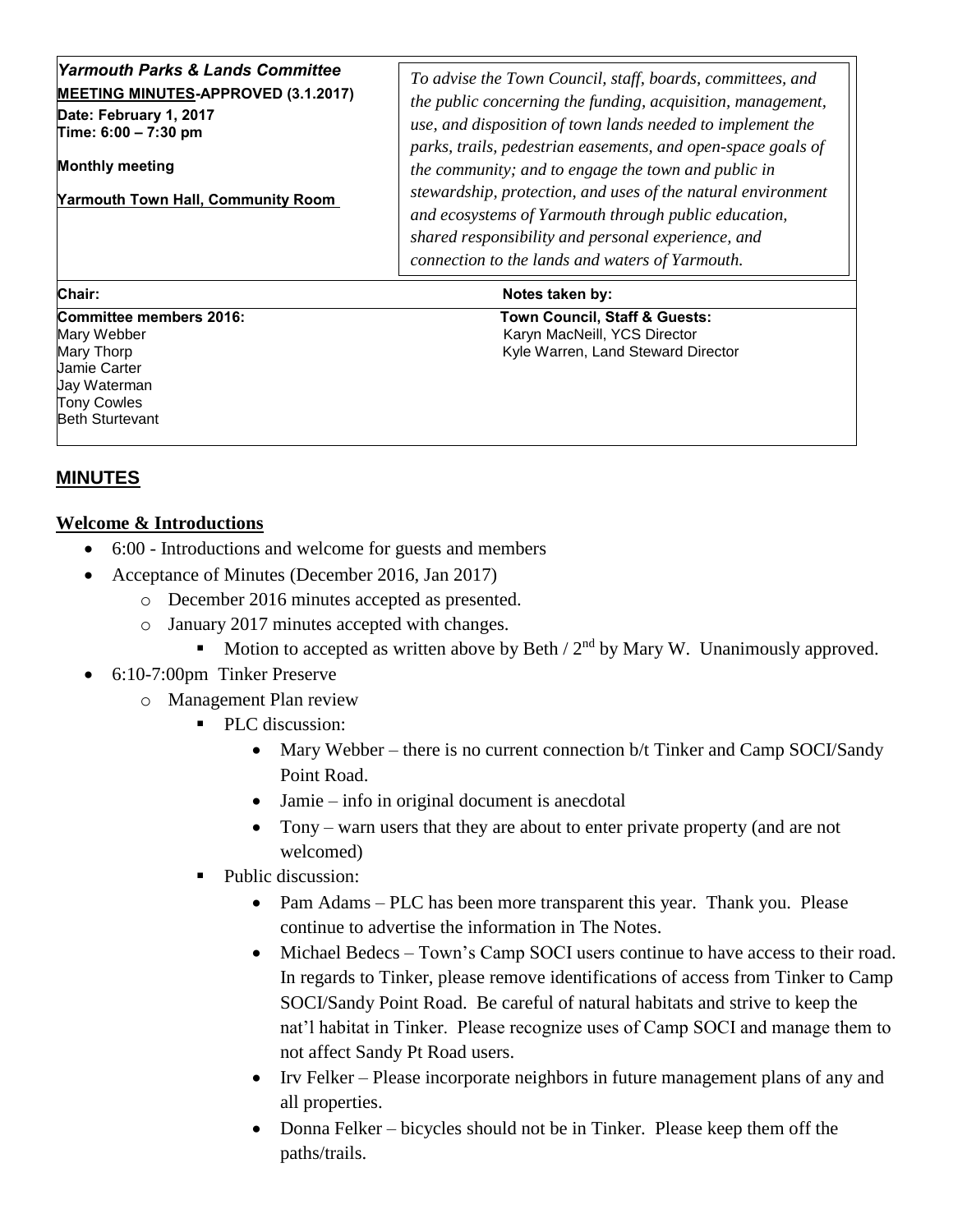- Susie Kendeigh on behalf of the CILJIIA no bikes at Tinker.
- Chip Ahrens thank you for notice to public regarding the meeting. Please consider changing the underlined words, similar to "may be" as seen in 2.d. Deed Restrictions section.
- Bill Gregory please don't intentionally encourage negative uses. He is supportive of the StoryBook Walk and likes that the property is encouraging use by children. He supports the elimination of bikes at Tinker.
- Deborah Wathen Finn what process is followed next? Is interested in seeing additional operating costs that go into changes made to properties, like the Story Book Walk, trail improvements, etc.
- $\bullet$  Mike Gentile please disallow bikes in Tinker. Mike emphasized that any trespassing on Drinkwater property is criminal trespass. Please continue to spend money and control invasives.
- Mary Thorp managing paths/trials: today there was approx.. 1" of ice in the normal puddles.
- Kyle Warren explained surfacing options and identified the appropriate subsurface and surface layers typically used to improve paths/trails.
- Chip Ahrens disappointed with the location of the last two Story Book Walk posts. Please consider relocating them away from pond.
- Pam Adams Tinker is a jewel. Please preserve it.
- Mary Thorp asked about the cemetery and history of it.
- Irv Felker doesn't think that dog walkers are a problem out there.
- Jay Kendeigh dogs have killed numerous of his chickens (at their home). Please try to watch for people who are doing donuts in the Tinker fields.
- Karyn MacNeill commented to explain that game cameras have been set up over the last year or so to try to catch those who are illegally dumping and spinning their cars through properties. Encouraged neighbors and users to call the police immediately if something is happening out there. Police need to be alerted.
- Beth Sturtevant The Tinker Plan should also reference the dog ordinance.
- Roy Prussner there are dog issues with their cats being attacked (on Sandy Point Road).
- Land Acquisition draft proposal / discussion
	- o Presented by Jamie Carter
		- make sure that term "Royal River Greenway" doesn't limit from East Elm Street to Marinas.
		- **Mention Land Acquisition fund spending within the recommendation**
		- Kyle suggested to not tie Town funds to being part of Land Acquisition when there are other funds that could possibly help purchase lands. Use Town funds to leverage.
- Open Space property updates
	- o Projects Jamie suggested using a spreadsheet to track management actions
	- o Plans
		- **Pratt's Brook Park draft will be initially presented to the Town Council on Thursday** March 9<sup>th</sup> at their off camera "Operations Committee" workshop.